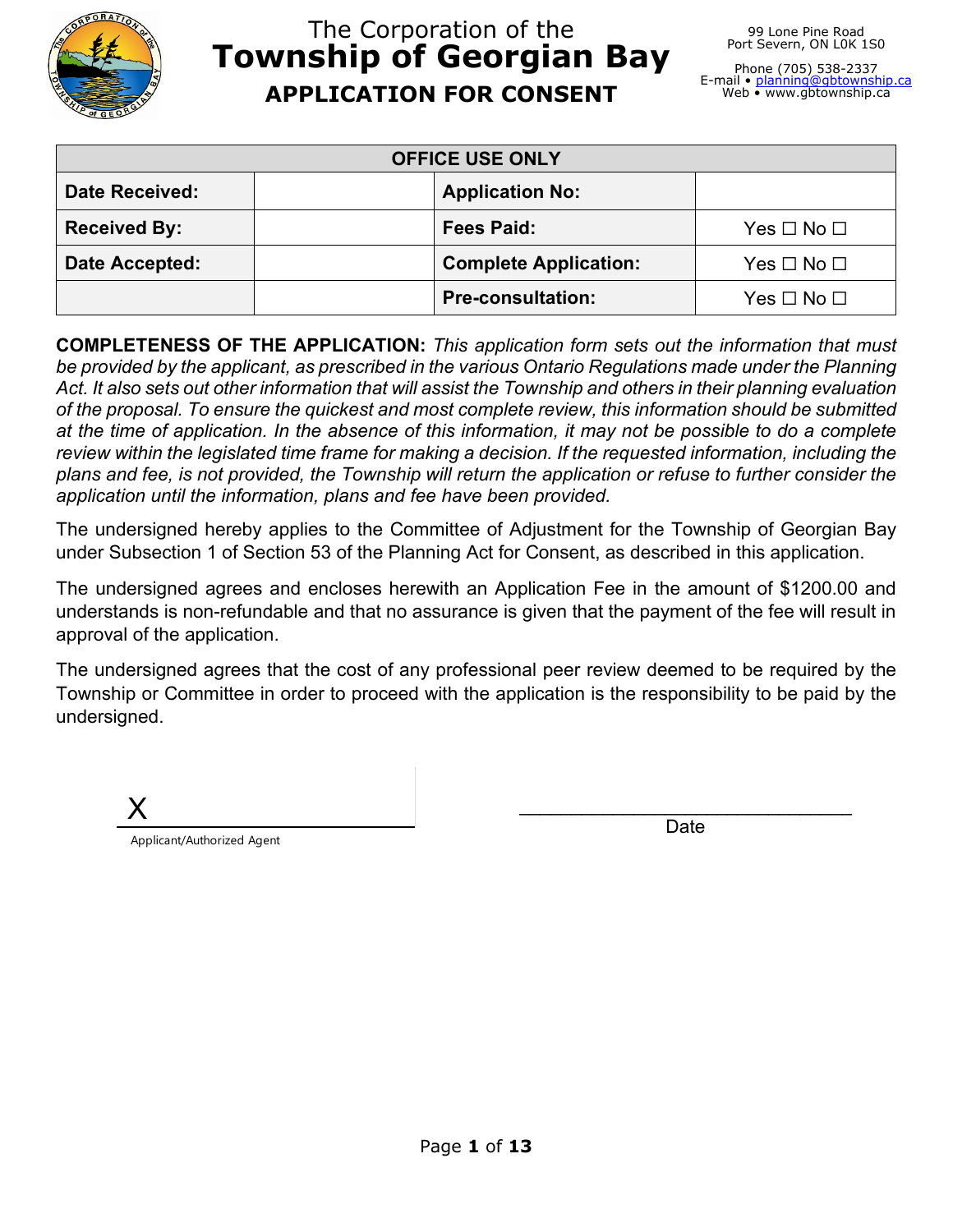*Please ensure to complete this application in its entirety and submit any additional information that may have been identified as required through the pre-consultation process.*

| 1. Applicant:                                                                                                                                                                       |                                                                                                                                                                                                                                                             |  |  |  |
|-------------------------------------------------------------------------------------------------------------------------------------------------------------------------------------|-------------------------------------------------------------------------------------------------------------------------------------------------------------------------------------------------------------------------------------------------------------|--|--|--|
| Name                                                                                                                                                                                |                                                                                                                                                                                                                                                             |  |  |  |
| <b>Mailing Address</b>                                                                                                                                                              |                                                                                                                                                                                                                                                             |  |  |  |
| Telephone No.                                                                                                                                                                       |                                                                                                                                                                                                                                                             |  |  |  |
| <b>Email Address</b>                                                                                                                                                                |                                                                                                                                                                                                                                                             |  |  |  |
| 2. Agent (if applicable):                                                                                                                                                           | Note all correspondence, notices, etc. initiated by Council or Committee with respect to this<br>application, will be directed to the applicant's agent noted above, except where no agent is<br>employed, then it will be directed to the owner/applicant. |  |  |  |
| Name                                                                                                                                                                                |                                                                                                                                                                                                                                                             |  |  |  |
| <b>Mailing Address</b>                                                                                                                                                              |                                                                                                                                                                                                                                                             |  |  |  |
| Telephone No.                                                                                                                                                                       |                                                                                                                                                                                                                                                             |  |  |  |
| <b>Email Address</b>                                                                                                                                                                |                                                                                                                                                                                                                                                             |  |  |  |
| 3. Solicitor (if applicable):                                                                                                                                                       |                                                                                                                                                                                                                                                             |  |  |  |
| Name                                                                                                                                                                                |                                                                                                                                                                                                                                                             |  |  |  |
| <b>Mailing Address</b>                                                                                                                                                              |                                                                                                                                                                                                                                                             |  |  |  |
| Telephone No.                                                                                                                                                                       |                                                                                                                                                                                                                                                             |  |  |  |
| <b>Email Address</b>                                                                                                                                                                |                                                                                                                                                                                                                                                             |  |  |  |
|                                                                                                                                                                                     | 4. Type & purpose of the proposed consent:                                                                                                                                                                                                                  |  |  |  |
| Lot Creation □                                                                                                                                                                      |                                                                                                                                                                                                                                                             |  |  |  |
| Lot Addition/Adjustment □                                                                                                                                                           |                                                                                                                                                                                                                                                             |  |  |  |
| Easement/Right-of-Way/Charge □                                                                                                                                                      |                                                                                                                                                                                                                                                             |  |  |  |
| Lease $\Box$                                                                                                                                                                        |                                                                                                                                                                                                                                                             |  |  |  |
| Correction of Title $\square$                                                                                                                                                       |                                                                                                                                                                                                                                                             |  |  |  |
| If known, the name of the person to whom the land or an interest in the land is to be<br>transferred, charged or leased:                                                            |                                                                                                                                                                                                                                                             |  |  |  |
| 5. Subject Lands:                                                                                                                                                                   |                                                                                                                                                                                                                                                             |  |  |  |
| Municipality                                                                                                                                                                        |                                                                                                                                                                                                                                                             |  |  |  |
| <b>Legal Description</b>                                                                                                                                                            |                                                                                                                                                                                                                                                             |  |  |  |
| <b>Civic Address</b>                                                                                                                                                                |                                                                                                                                                                                                                                                             |  |  |  |
| Is there currently a BLUE 911 number sign location on the property?                                                                                                                 |                                                                                                                                                                                                                                                             |  |  |  |
| Yes $\Box$ No $\Box$                                                                                                                                                                |                                                                                                                                                                                                                                                             |  |  |  |
| If no, you are required to purchase a sign and post it on your property prior to the processing of this<br>application. You can purchase a sign at the Township office for \$40.00. |                                                                                                                                                                                                                                                             |  |  |  |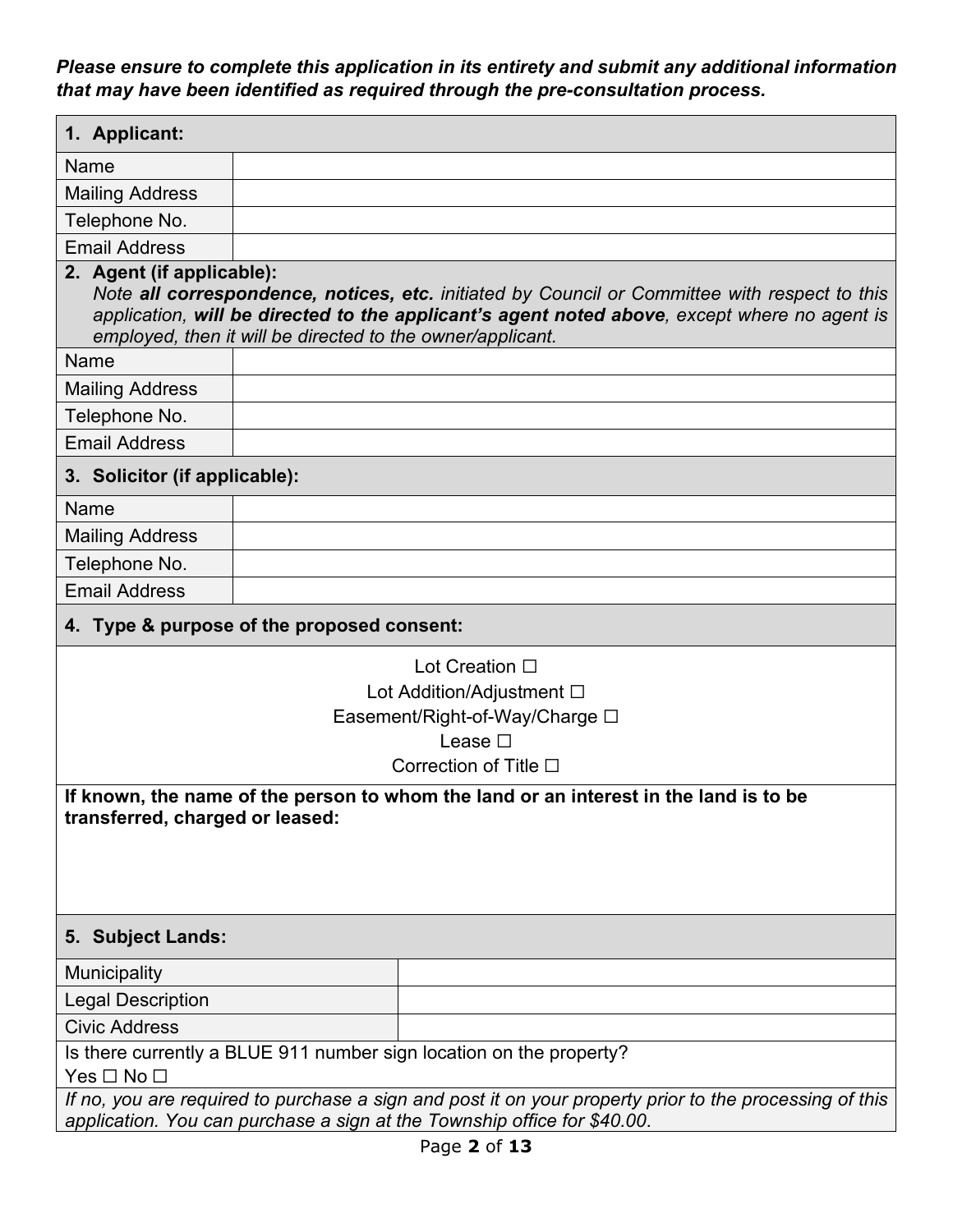| <b>Lot Dimensions</b>                                                                                                                                                                                                           |  |                                                                                                                               |                                                                                                                       |
|---------------------------------------------------------------------------------------------------------------------------------------------------------------------------------------------------------------------------------|--|-------------------------------------------------------------------------------------------------------------------------------|-----------------------------------------------------------------------------------------------------------------------|
|                                                                                                                                                                                                                                 |  | <b>Proposed Retained Lands</b>                                                                                                | <b>Proposed Severed Lands</b>                                                                                         |
| Frontage (m)                                                                                                                                                                                                                    |  |                                                                                                                               |                                                                                                                       |
| Depth (m)                                                                                                                                                                                                                       |  |                                                                                                                               |                                                                                                                       |
| Area (ha)                                                                                                                                                                                                                       |  |                                                                                                                               |                                                                                                                       |
|                                                                                                                                                                                                                                 |  | <b>Access</b>                                                                                                                 |                                                                                                                       |
| <b>Proposed Retained Lands</b>                                                                                                                                                                                                  |  |                                                                                                                               | <b>Proposed Severed Lands</b>                                                                                         |
| Provincial Highway □<br>Municipal Road (All Season) □<br>Municipal Road (Seasonal) □<br>Right-of-Way □<br>Water Access Only □                                                                                                   |  | Provincial Highway □<br>Municipal Road (All Season) □<br>Municipal Road (Seasonal) □<br>Right-of-Way □<br>Water Access Only □ |                                                                                                                       |
| If access to the subject land is by water only, please identify the parking and docking facilities used<br>or to be used and the approximate distance of these facilities from the subject land and the nearest<br>public road. |  |                                                                                                                               |                                                                                                                       |
|                                                                                                                                                                                                                                 |  | <b>Water Service</b>                                                                                                          |                                                                                                                       |
| <b>Proposed Retained Lands</b><br><b>Proposed Severed Lands</b>                                                                                                                                                                 |  |                                                                                                                               |                                                                                                                       |
| Municipal Service □<br>Privately Owned & Operated Individual or<br>Communal Well □<br>Lake or Other Waterbody □                                                                                                                 |  |                                                                                                                               | Municipal Service □<br>Privately Owned & Operated Individual or<br>Communal Well □<br>Lake or Other Waterbody □       |
|                                                                                                                                                                                                                                 |  | <b>Sewage Service</b>                                                                                                         |                                                                                                                       |
| <b>Proposed Retained Lands</b>                                                                                                                                                                                                  |  |                                                                                                                               | <b>Proposed Severed Lands</b>                                                                                         |
| Municipal Service □<br>Privately Owned & Operated Individual or<br>Communal Septic System □<br>Privy or Other Means □                                                                                                           |  |                                                                                                                               | Municipal Service □<br>Privately Owned & Operated Individual or<br>Communal Septic System □<br>Privy or Other Means □ |
| <b>Storm Drainage</b>                                                                                                                                                                                                           |  |                                                                                                                               |                                                                                                                       |
| <b>Proposed Retained Lands</b>                                                                                                                                                                                                  |  | <b>Proposed Severed Lands</b>                                                                                                 |                                                                                                                       |
| Sewers □                                                                                                                                                                                                                        |  |                                                                                                                               | Sewers □                                                                                                              |
| Ditches/Swales □                                                                                                                                                                                                                |  |                                                                                                                               | Ditches/Swales □                                                                                                      |
| Other Means □                                                                                                                                                                                                                   |  |                                                                                                                               | Other Means □                                                                                                         |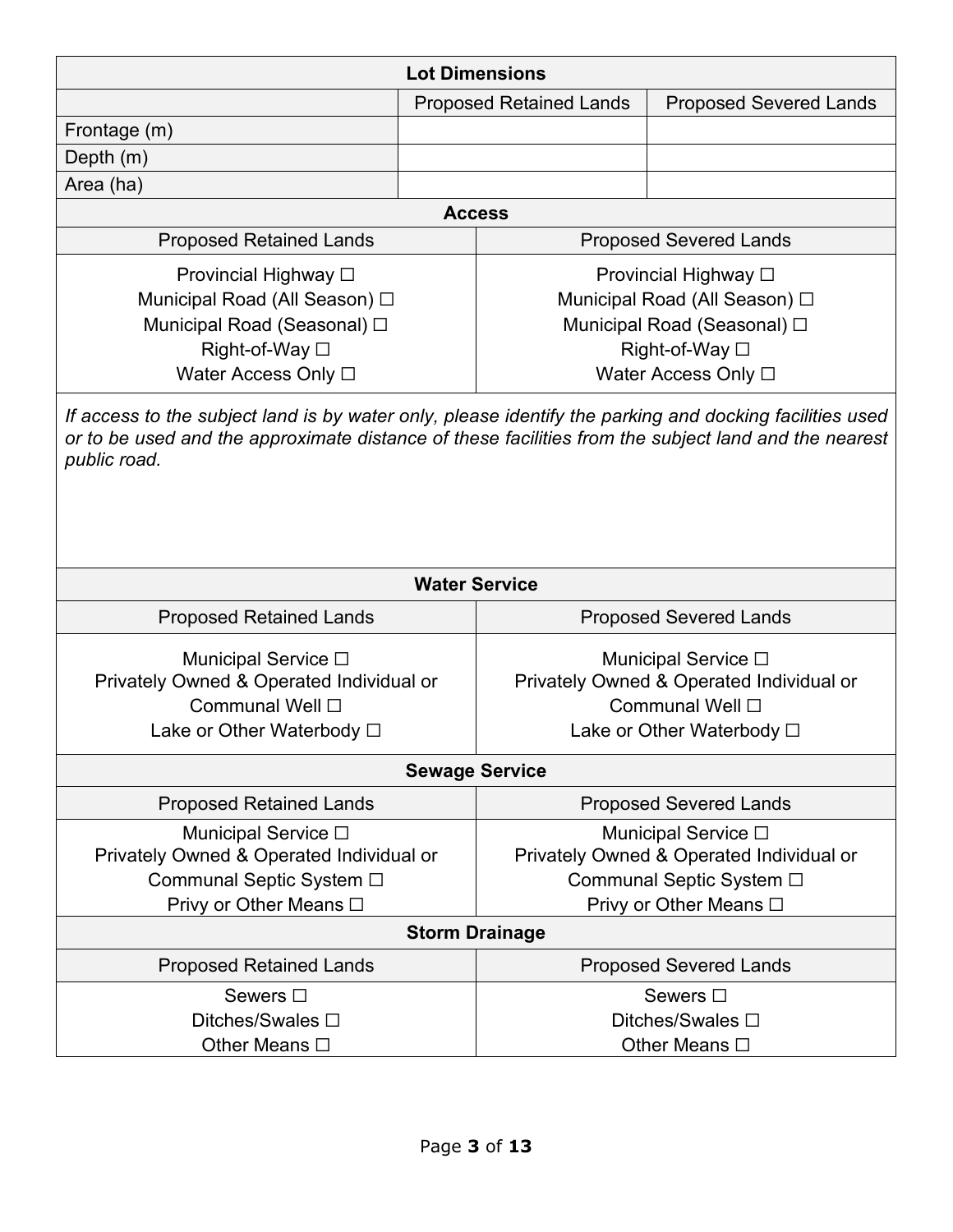## **Have the subject lands ever been the subject of an application under the** *Act* **for approval of a Plan of Subdivision or Consent?**

Yes □ No □

**If yes, please provide the following:**

**File No.:**

**Status:**

**Has any land been severed from the parcel originally acquired by the owner of the subject lands?**

Yes □ No □

If yes, please provide the following:

Date of transfer:

Name of transferee:

Uses of the severed lands:

**Are the subject lands the subject of any other application under the** *Act***, such as an application for an amendment to an Official Plan, a Zoning By-law Amendment or a Minister's Zoning Order, an application for Minor Variance or an application for an approval of a Plan of Subdivision or a Consent?**

 $Yes \sqcap No \sqcap$ 

If yes, please provide the following:

File No.:

Status:

**Are there any easements or restrictive covenants affecting the subject lands?**  $Yes \sqcap No \sqcap$ 

If yes, please describe each easement or covenant and its effect:

#### **6. Planning Information:**

**Are the subject lands within an area designated under any provincial plan or plans?**

Yes □ No □

If yes, please explain how the application conforms or does not conflict with the provincial plan or plans.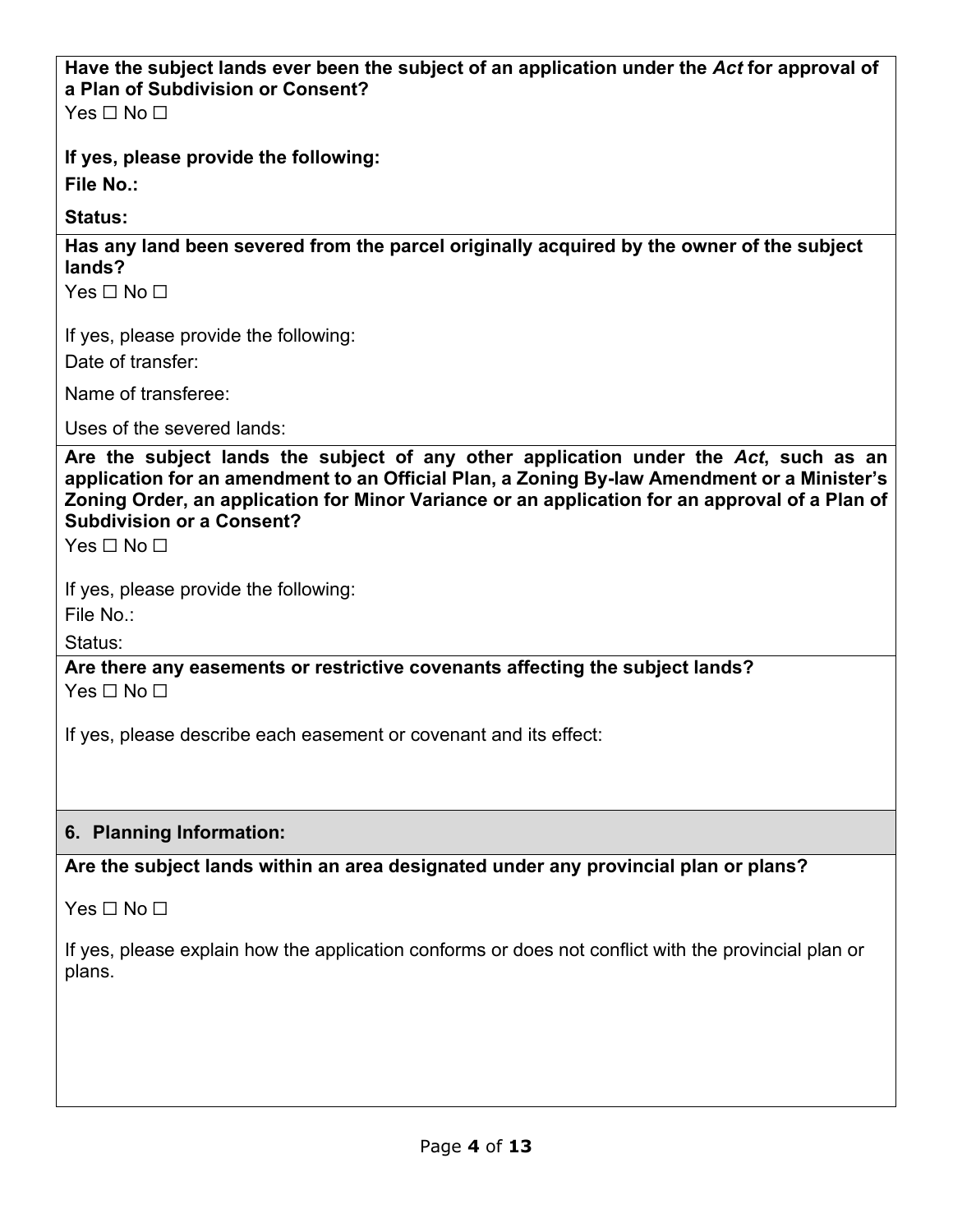| Please explain how the application is consistent with policy statements issued under<br>subsection 3 (1) of the Act.                                                      |  |  |  |
|---------------------------------------------------------------------------------------------------------------------------------------------------------------------------|--|--|--|
|                                                                                                                                                                           |  |  |  |
|                                                                                                                                                                           |  |  |  |
|                                                                                                                                                                           |  |  |  |
|                                                                                                                                                                           |  |  |  |
|                                                                                                                                                                           |  |  |  |
| <b>Township Official Plan Designation</b>                                                                                                                                 |  |  |  |
| <b>District Official Plan Designation</b>                                                                                                                                 |  |  |  |
| Please describe how the application conforms with the Official Plan(s):                                                                                                   |  |  |  |
|                                                                                                                                                                           |  |  |  |
|                                                                                                                                                                           |  |  |  |
|                                                                                                                                                                           |  |  |  |
|                                                                                                                                                                           |  |  |  |
|                                                                                                                                                                           |  |  |  |
| Zoning                                                                                                                                                                    |  |  |  |
| <b>Surrounding Land Uses</b>                                                                                                                                              |  |  |  |
| South Georgian Bay Lake Simcoe Source Protection Plan                                                                                                                     |  |  |  |
|                                                                                                                                                                           |  |  |  |
| Is the subject land within a Wellhead Protection Area (WHPA), and Issue Contributing Area (ICA) or<br>an Intake Protection Zone (IPZ)?                                    |  |  |  |
|                                                                                                                                                                           |  |  |  |
| Yes $\Box$ No $\Box$                                                                                                                                                      |  |  |  |
|                                                                                                                                                                           |  |  |  |
| If yes, identify the WHPA/ICA/IPZ:                                                                                                                                        |  |  |  |
|                                                                                                                                                                           |  |  |  |
|                                                                                                                                                                           |  |  |  |
|                                                                                                                                                                           |  |  |  |
| If yes, do you have an approved Risk Management Plan (RMP) and/or a Section Fifty Nine (59)<br>Notice to Proceed from the Risk Management Official (RMO)? (Please attach) |  |  |  |
|                                                                                                                                                                           |  |  |  |
| Yes □ No □                                                                                                                                                                |  |  |  |
|                                                                                                                                                                           |  |  |  |
| 7. Please describe the existing uses of the subject lands:                                                                                                                |  |  |  |
| <b>Existing Use of Proposed Retained Lands</b>                                                                                                                            |  |  |  |
| <b>Existing Use of Proposed Severed Lands</b>                                                                                                                             |  |  |  |
| How long have the uses indicated above existed on the subject lands?                                                                                                      |  |  |  |
| Are there any existing buildings or structures on the subject lands?                                                                                                      |  |  |  |
| Yes $\Box$ No $\Box$                                                                                                                                                      |  |  |  |
| If yes, please identify the following:                                                                                                                                    |  |  |  |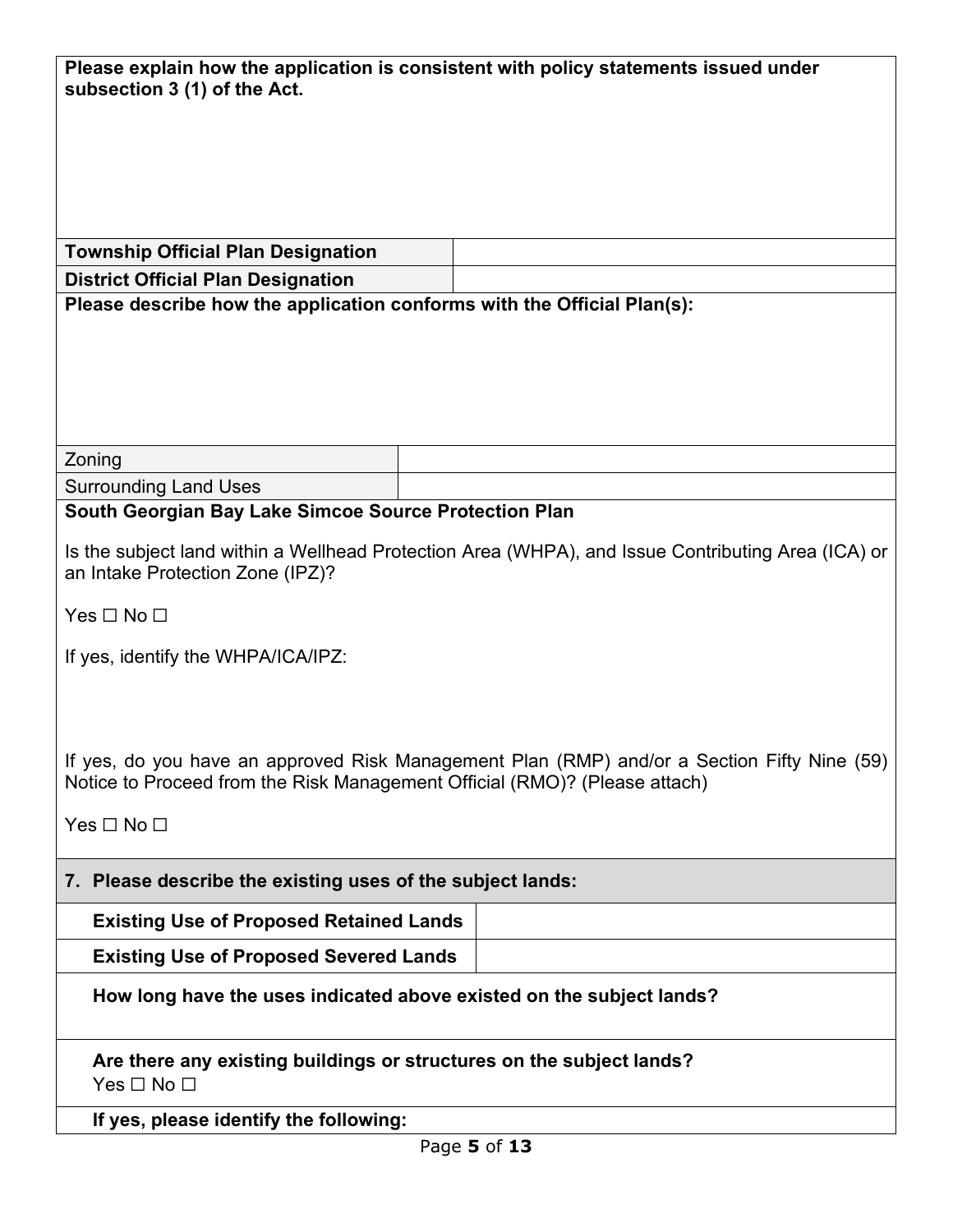| <b>Existing Building No. 1 (Type of Structure):</b> |                               |                               |  |
|-----------------------------------------------------|-------------------------------|-------------------------------|--|
| <b>Year Built:</b>                                  |                               |                               |  |
|                                                     |                               | <b>Front Yard Setback</b>     |  |
|                                                     | <b>Rear Yard Setback</b>      |                               |  |
| Setbacks (m)                                        |                               | <b>Interior Yard Setbacks</b> |  |
|                                                     |                               | <b>Exterior Yard Setback</b>  |  |
| Building Height (m)                                 |                               |                               |  |
| Ground Floor Area (m2)                              |                               |                               |  |
| Gross Floor Area (m2)                               |                               |                               |  |
| Width (m)                                           |                               |                               |  |
| Length $(m)$                                        |                               |                               |  |
| <b>Number of Stories</b>                            |                               |                               |  |
| <b>Existing Building No. 2 (Type of Structure):</b> |                               |                               |  |
| <b>Year Built:</b>                                  |                               |                               |  |
|                                                     |                               | <b>Front Yard Setback</b>     |  |
|                                                     | <b>Rear Yard Setback</b>      |                               |  |
| Setbacks (m)                                        | <b>Interior Yard Setbacks</b> |                               |  |
|                                                     |                               | <b>Exterior Yard Setback</b>  |  |
| Building Height (m)                                 |                               |                               |  |
| Ground Floor Area (m2)                              |                               |                               |  |
| Gross Floor Area (m2)                               |                               |                               |  |
| Width (m)                                           |                               |                               |  |
| Length $(m)$                                        |                               |                               |  |
| <b>Number of Stories</b>                            |                               |                               |  |
| <b>Existing Building No. 3 (Type of Structure):</b> |                               |                               |  |
| <b>Year Built:</b>                                  |                               |                               |  |
|                                                     |                               | <b>Front Yard Setback</b>     |  |
| Setbacks (m)                                        |                               | <b>Rear Yard Setback</b>      |  |
|                                                     |                               | <b>Interior Yard Setbacks</b> |  |
|                                                     | <b>Exterior Yard Setback</b>  |                               |  |
| Building Height (m)                                 |                               |                               |  |
|                                                     | Ground Floor Area (m2)        |                               |  |
|                                                     | Gross Floor Area (m2)         |                               |  |
| Width (m)                                           |                               |                               |  |
| Length $(m)$                                        |                               |                               |  |
| <b>Number of Stories</b>                            |                               |                               |  |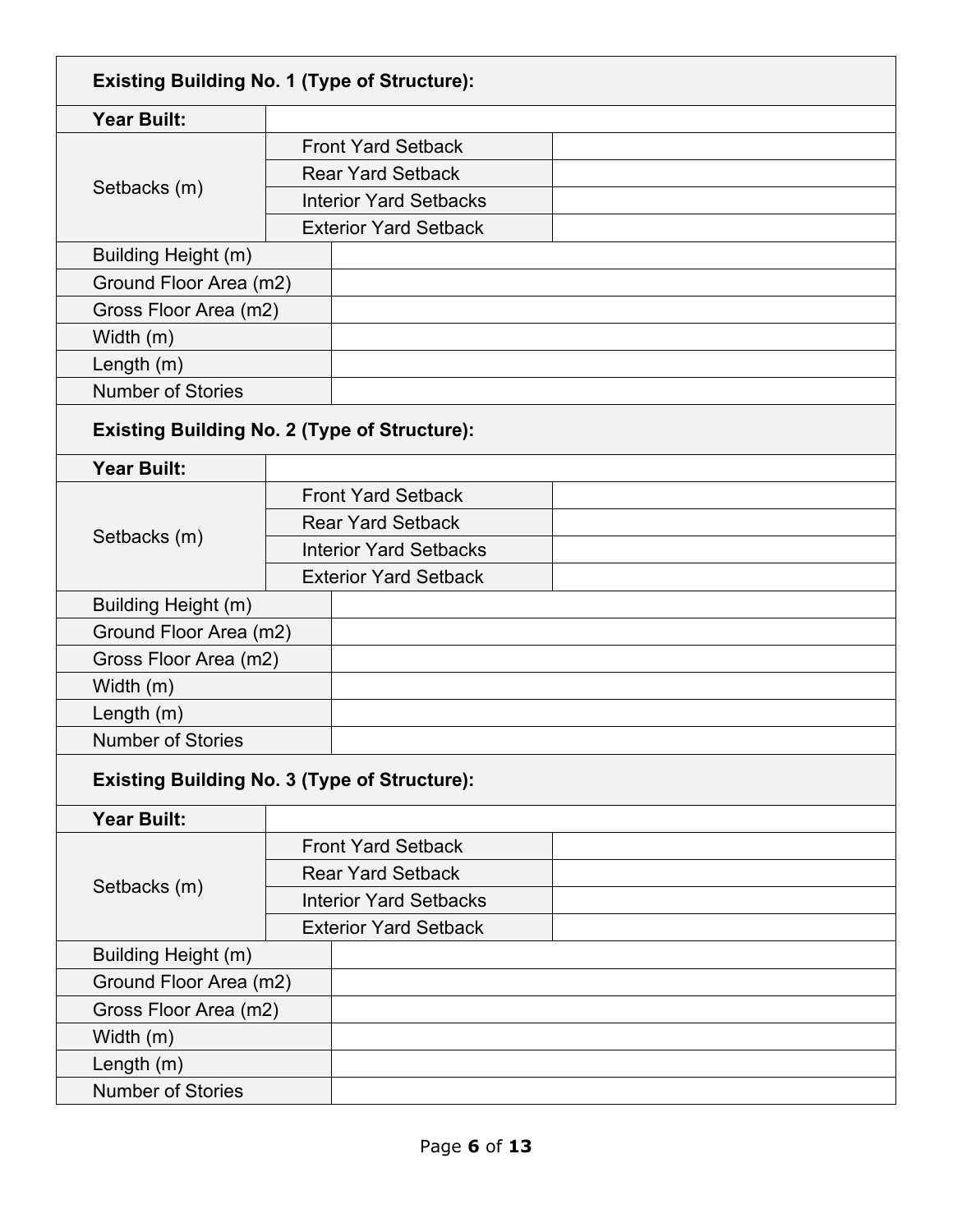| <b>Existing Building No. 4 (Type of Structure):</b>        |                                                                                  |                               |  |  |  |
|------------------------------------------------------------|----------------------------------------------------------------------------------|-------------------------------|--|--|--|
| <b>Year Built:</b>                                         |                                                                                  |                               |  |  |  |
|                                                            |                                                                                  | <b>Front Yard Setback</b>     |  |  |  |
|                                                            |                                                                                  | <b>Rear Yard Setback</b>      |  |  |  |
| Setbacks (m)                                               |                                                                                  | <b>Interior Yard Setbacks</b> |  |  |  |
|                                                            |                                                                                  | <b>Exterior Yard Setback</b>  |  |  |  |
| Building Height (m)                                        |                                                                                  |                               |  |  |  |
| Ground Floor Area (m2)                                     |                                                                                  |                               |  |  |  |
| Gross Floor Area (m2)                                      |                                                                                  |                               |  |  |  |
| Width (m)                                                  |                                                                                  |                               |  |  |  |
| Length $(m)$                                               |                                                                                  |                               |  |  |  |
| <b>Number of Stories</b>                                   |                                                                                  |                               |  |  |  |
| 8. Please describe the proposed uses of the subject lands: |                                                                                  |                               |  |  |  |
|                                                            |                                                                                  |                               |  |  |  |
| <b>Proposed Use of Proposed Retained Lands</b>             |                                                                                  |                               |  |  |  |
| <b>Proposed Use of Proposed Severed Lands</b>              |                                                                                  |                               |  |  |  |
| Yes $\Box$ No $\Box$                                       | Are there any buildings or structures proposed to be built on the subject lands? |                               |  |  |  |
| If yes, please identify the following:                     |                                                                                  |                               |  |  |  |
| Proposed Building No. 1 (Type of Structure):               |                                                                                  |                               |  |  |  |
|                                                            |                                                                                  | <b>Front Yard Setback</b>     |  |  |  |
|                                                            | <b>Rear Yard Setback</b>                                                         |                               |  |  |  |
| Setbacks (m)                                               |                                                                                  | <b>Interior Yard Setbacks</b> |  |  |  |
|                                                            |                                                                                  | <b>Exterior Yard Setback</b>  |  |  |  |
| Building Height (m)                                        |                                                                                  |                               |  |  |  |
| Ground Floor Area (m2)                                     |                                                                                  |                               |  |  |  |
| Gross Floor Area (m2)                                      |                                                                                  |                               |  |  |  |
| Width (m)                                                  |                                                                                  |                               |  |  |  |
| Length $(m)$                                               |                                                                                  |                               |  |  |  |
| <b>Number of Stories</b>                                   |                                                                                  |                               |  |  |  |
| Proposed Building No. 2 (Type of Structure):               |                                                                                  |                               |  |  |  |
|                                                            |                                                                                  | <b>Front Yard Setback</b>     |  |  |  |
| Setbacks (m)                                               |                                                                                  | <b>Rear Yard Setback</b>      |  |  |  |
|                                                            |                                                                                  | <b>Interior Yard Setbacks</b> |  |  |  |
|                                                            |                                                                                  | <b>Exterior Yard Setback</b>  |  |  |  |
| Building Height (m)                                        |                                                                                  |                               |  |  |  |
|                                                            | Ground Floor Area (m2)                                                           |                               |  |  |  |
| Gross Floor Area (m2)                                      |                                                                                  |                               |  |  |  |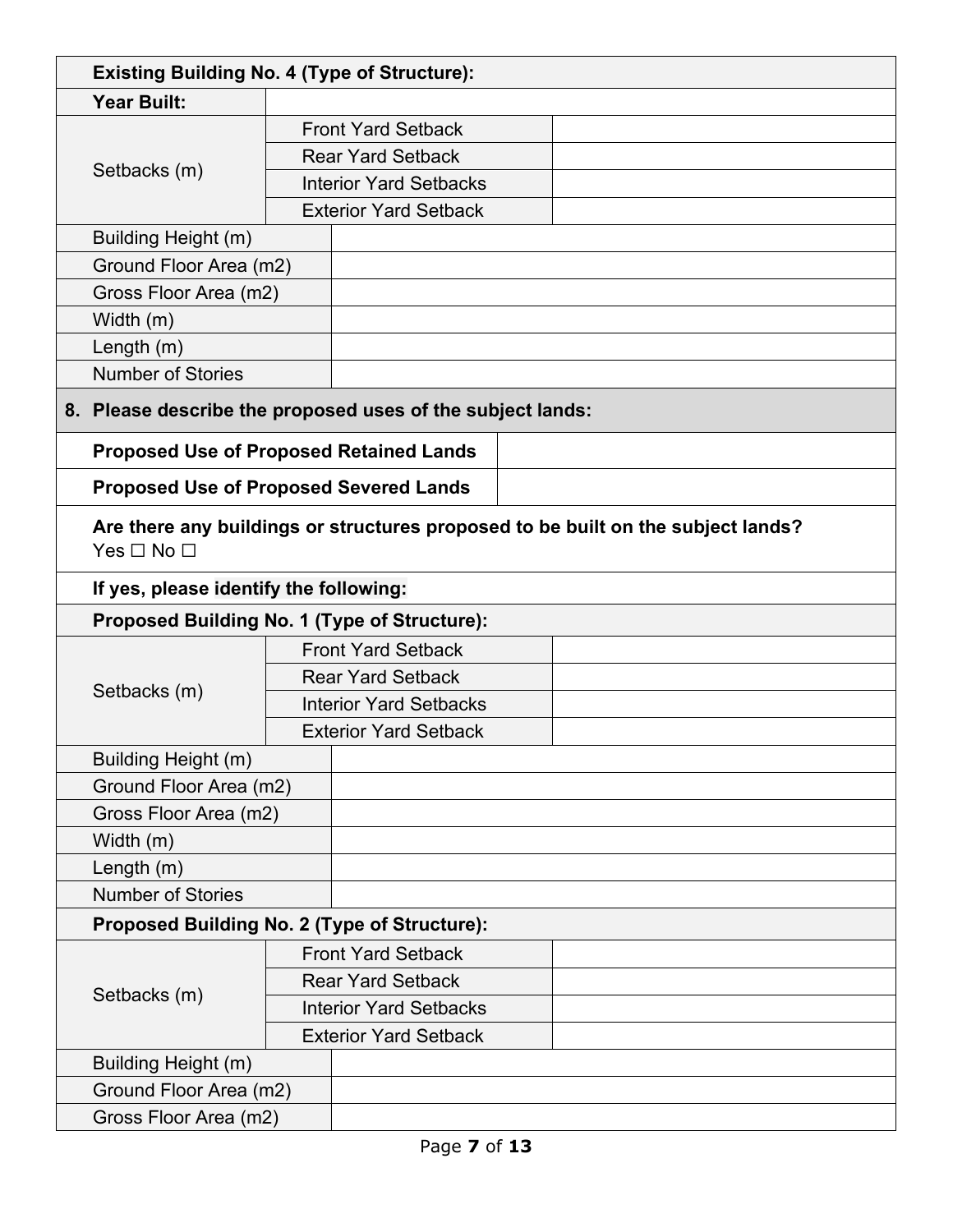| Width $(m)$       |  |
|-------------------|--|
| Length $(m)$      |  |
| Number of Stories |  |

#### **9. Please include a survey showing the following:**

- the boundaries and dimensions of any land abutting the subject land that is owned by the owner of the subject land;
- the approximate distance between the subject land and the nearest township lot line or landmark such as a bridge or railway crossing;
- the boundaries and dimensions of the subject land, the part that is intended to be severed and the part that is intended to be retained;
- the location of all land previously severed from the parcel originally acquired by the current owner of the subject land;
- the approximate location of all natural and artificial features (for example, buildings, railways, roads, watercourses, drainage ditches, banks of rivers or streams, wetlands, wooded areas, wells and septic tanks) that,
	- $\circ$  are located on the subject land and on land that is adjacent to it, and
	- $\circ$  in the applicant's opinion, may affect the application;
- the current uses of land that is adjacent to the subject land (for example, residential, agricultural or commercial);
- the location, width and name of any roads within or abutting the subject land, indicating whether it is an unopened road allowance, a public travelled road, a private road or a right of way;
- if access to the subject land will be by water only, the location of the parking and boat docking facilities to be used; and
- the location and nature of any easement affecting the subject land.

For **Consent applications to create a new lot, a draft Reference Plan**, prepared, on-site verified, and certified by an Ontario Land Surveyor **must be submitted with the application** to confirm the proposed severed and retained land dimensions.

For the purposes of the application concerning all other Consent applications, a Site Plan drawn to scale and in metric units, may be accepted at the discretion of Township staff.

**All Consent applications** may **require an Ontario Land Surveyor to prepare a Reference Plan**  as a condition of approval for your Solicitor to describe the severed lands in the transfer deed.

**I/we certify that all statements and information provided in this application are true, accurate and current.**

X

Applicant/Authorized Agent

| Applicant/Authorized Agent |  |
|----------------------------|--|

**Date: Date:**

Page **8** of **13**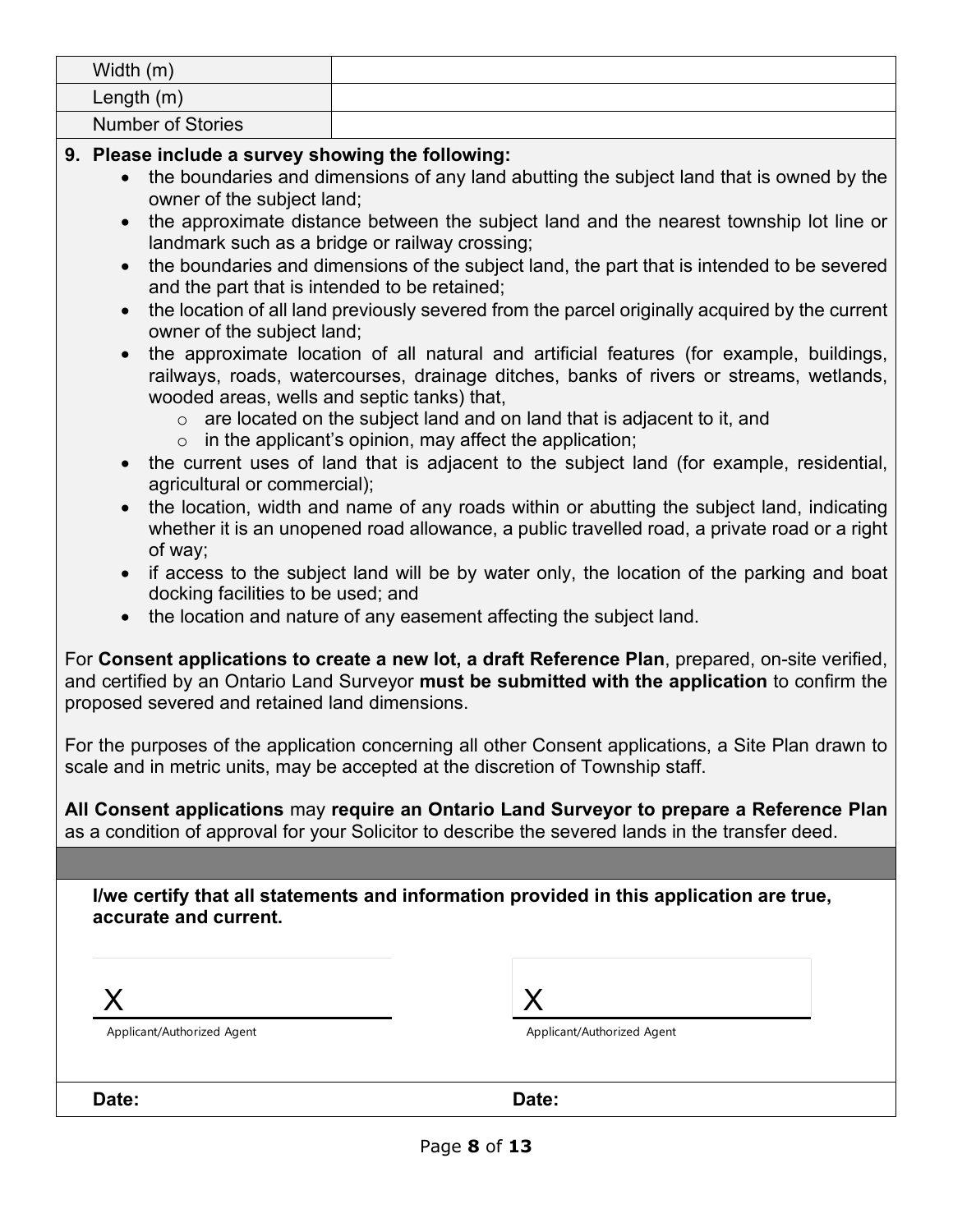#### **NOTICE OF COLLECTION**

*Personal information on this form is collected under the authority of the Planning Act. All names addresses and comments included is material available to the public in accordance with the provisions of the Municipal Freedom of Information and Protection of Privacy Act.* 

*Questions regarding this collection and its release under the Act should be directed to the Township Clerk, 99 Lone Pine Road, Port Severn, Ontario L0K 1S0, telephone: 705-538-2337 extension 227 during business hours or via email to [kway@gbtownship.ca.](mailto:kway@gbtownship.ca)* 

### **AFFIDAVIT OR SWORN DECLARATION FOR THE PRESCRIBED INFORMATION**

I / We **EXECUTE:** The solemnly declare that all statements contained in this application and in all statements contained in all exhibits transmitted herewith are true and I / We make this solemn declaration conscientiously believing it to be true and knowing that it is of the same force and effect as if made under oath and by virtue of the Canada Evidence Act. I further agree for the purposes of the Municipal Freedom of Information and Protection Privacy Act, to authorize and consent to the use by of the disclosure to any person of public body of any personal information that is collected under the authority of the Planning Act for the purposes of processing the application.

DECLARED before me at the

|     |                    | of   |
|-----|--------------------|------|
|     |                    | in   |
| the |                    | of   |
|     |                    | this |
|     | day of             |      |
| 20  |                    |      |
|     |                    |      |
|     |                    |      |
|     |                    |      |
|     |                    |      |
|     | X                  |      |
|     | Commissioner, etc. |      |
|     |                    |      |
|     |                    |      |
|     |                    |      |
|     |                    |      |
|     |                    |      |

Registered Owner/Agent

If signed by an Agent, written authorization from the Registered Owner(s) must accompany the application or the authorization form below must be completed.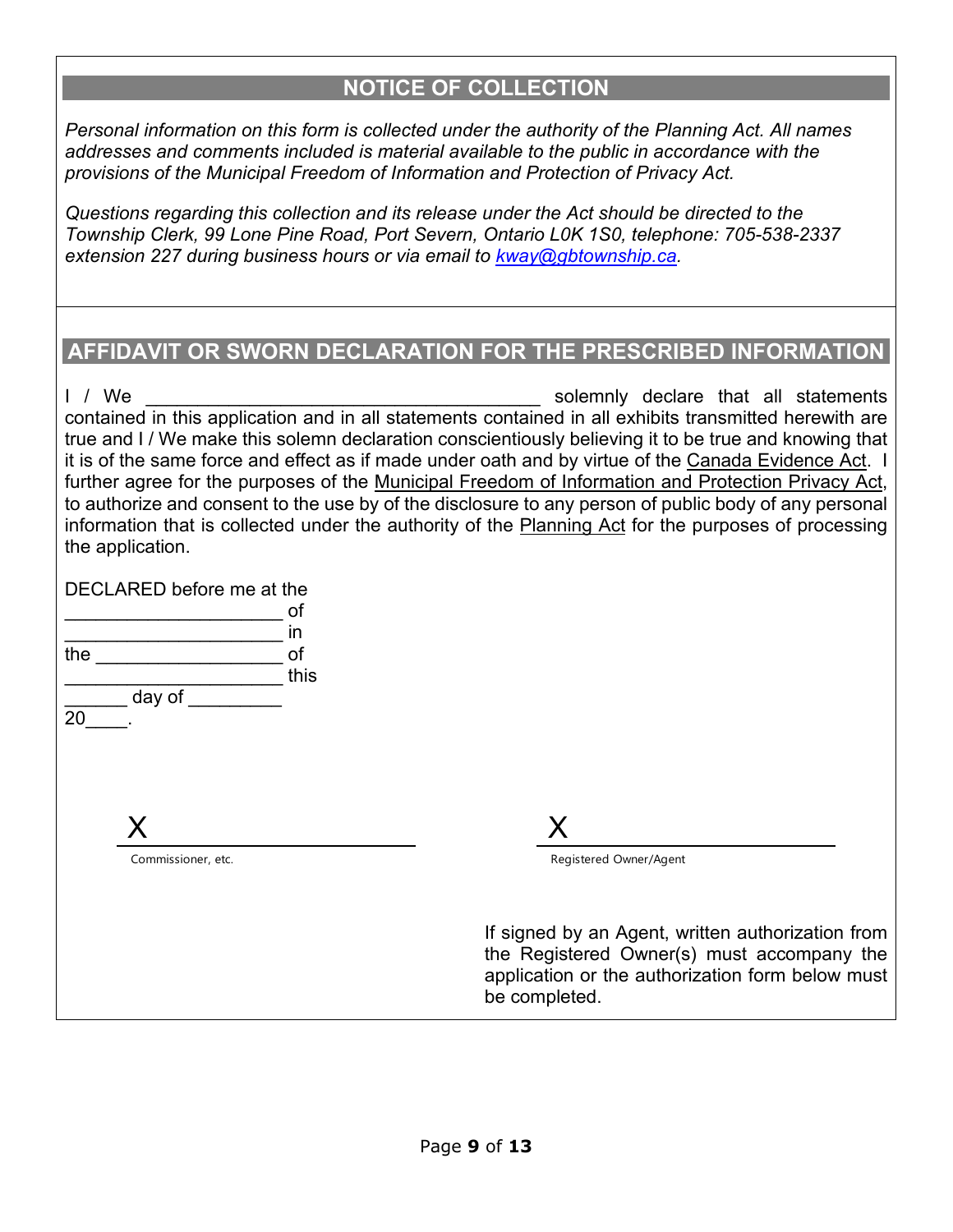## **AGENT AUTHORIZATION**

I / We \_\_\_\_\_\_\_\_\_\_\_\_\_\_\_\_\_\_\_\_\_\_\_\_\_\_\_\_\_ am / are the registered owner(s) of the land that is the subject of this application for consent and for the purposes of the Freedom of Information and Protection of Privacy Act, I / we authorize \_\_\_\_\_\_\_\_\_\_\_\_\_\_\_\_\_\_\_\_\_\_\_\_\_\_\_\_\_\_\_\_\_to make this application on my / our behalf.

This authorization also allows the applicant to appear at any hearing(s) of the application and provide any information or material required by the Committee of Adjustment relevant to the application on my / our behalf.

Date:

Registered Owner(s)

#### **PERMISSION TO ENTER PROPERTY**

I / We **I** and the members of the Committee of Adjustment, members of the staff of the Township of Georgian Bay and designated consultants to enter onto the above-noted property for the limited purposes of evaluating the merits of this application over the time this application is under consideration by the Township.

**Date:\_\_\_\_\_\_\_\_\_\_\_\_\_\_\_\_\_\_\_\_\_** X

Registered Owner(s)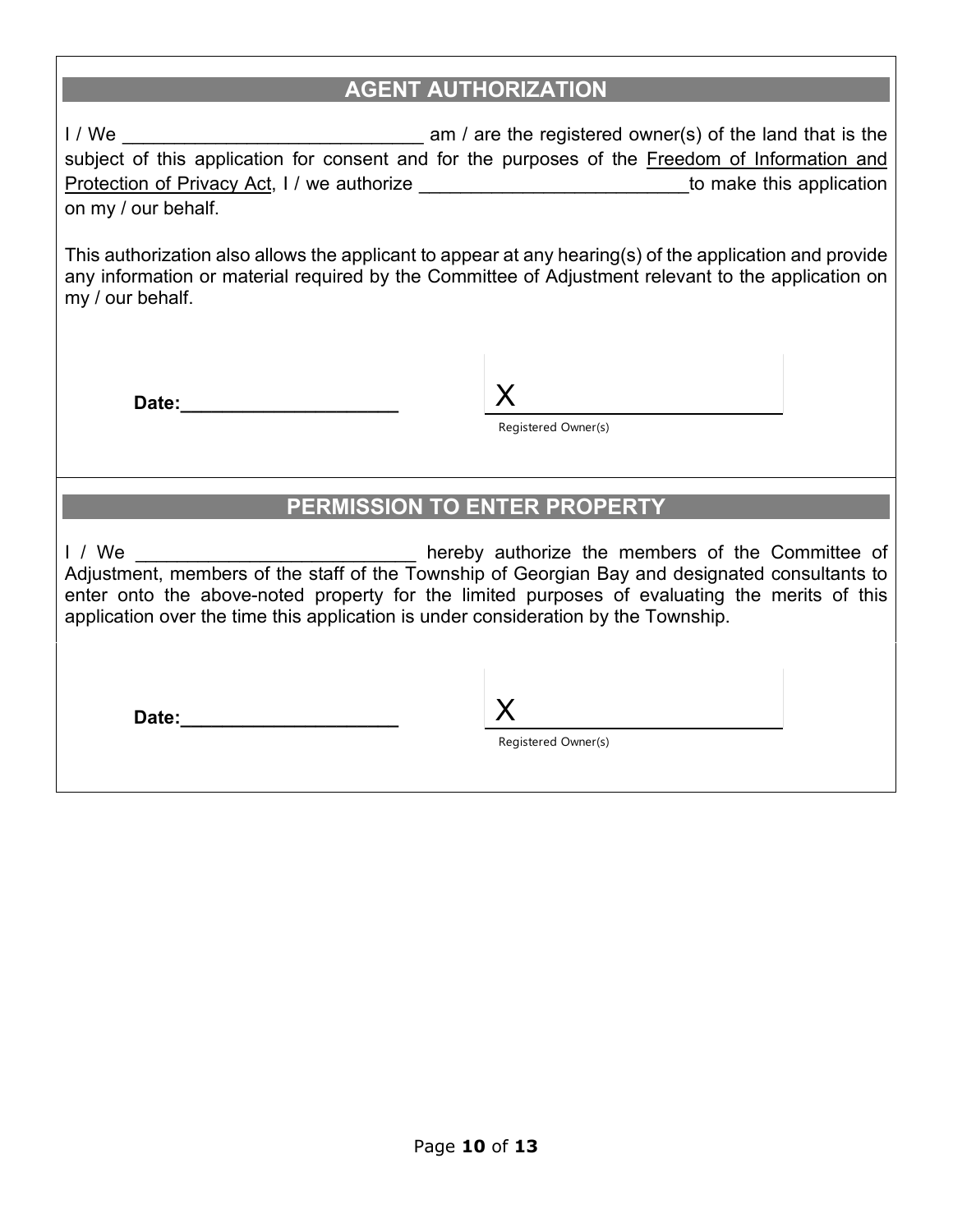## **POSTING NOTICE**

After your application is submitted, this office will provide you with a digital copy of the Posting Notice that the applicant/agent is responsible to have printed and posted in accordance with the Regulations of the *Planning Act* and "Posting Notice Guide" included with this application.

The purpose of this sign is to assist the reporting agencies in locating your property when they conduct a site inspection. This sign is also required as a form of Public Notice under Provincial Regulations. Accordingly, failure to comply with the posting of the sign will mean proper notice was not given and any approval given by the Committee of Adjustment under those circumstances can be challenged and it may be necessary to recirculate your application. Please do not remove the posted sign unless indicated by Township staff.

I/we acknowledge that the posting of this sign is required to satisfy requirements of the Planning Act for public notification related to the processing of the application and agree to not remove the Posting Notice until the day after the Public Hearing/Public Meeting.

I/we agree that it is the responsibility of the applicant to ensure the Posting Notice(s) is securely posted on the subject lands in accordance with the "Posting Notice Guide" so that it is **visible and legible at all times**.

I/we further acknowledge that it is the responsibility of the applicant to provide the Township with a dated photograph of the erected sign confirming that the Posting Notice(s) have been posted at least **thirty (30) days** prior to the Public Meeting date.

I/we further acknowledge that if confirmation has not been provided to the Township that the Positing Notice(s) was posted in accordance with the Regulations of the *Planning Act* and the "Posting Notice Guide", the application will be deferred and will be subject to the Re-Circulation Fee.

**Date:\_\_\_\_\_\_\_\_\_\_\_\_\_\_\_\_\_\_\_\_\_** X Registered Owner(s)/Authorized Agent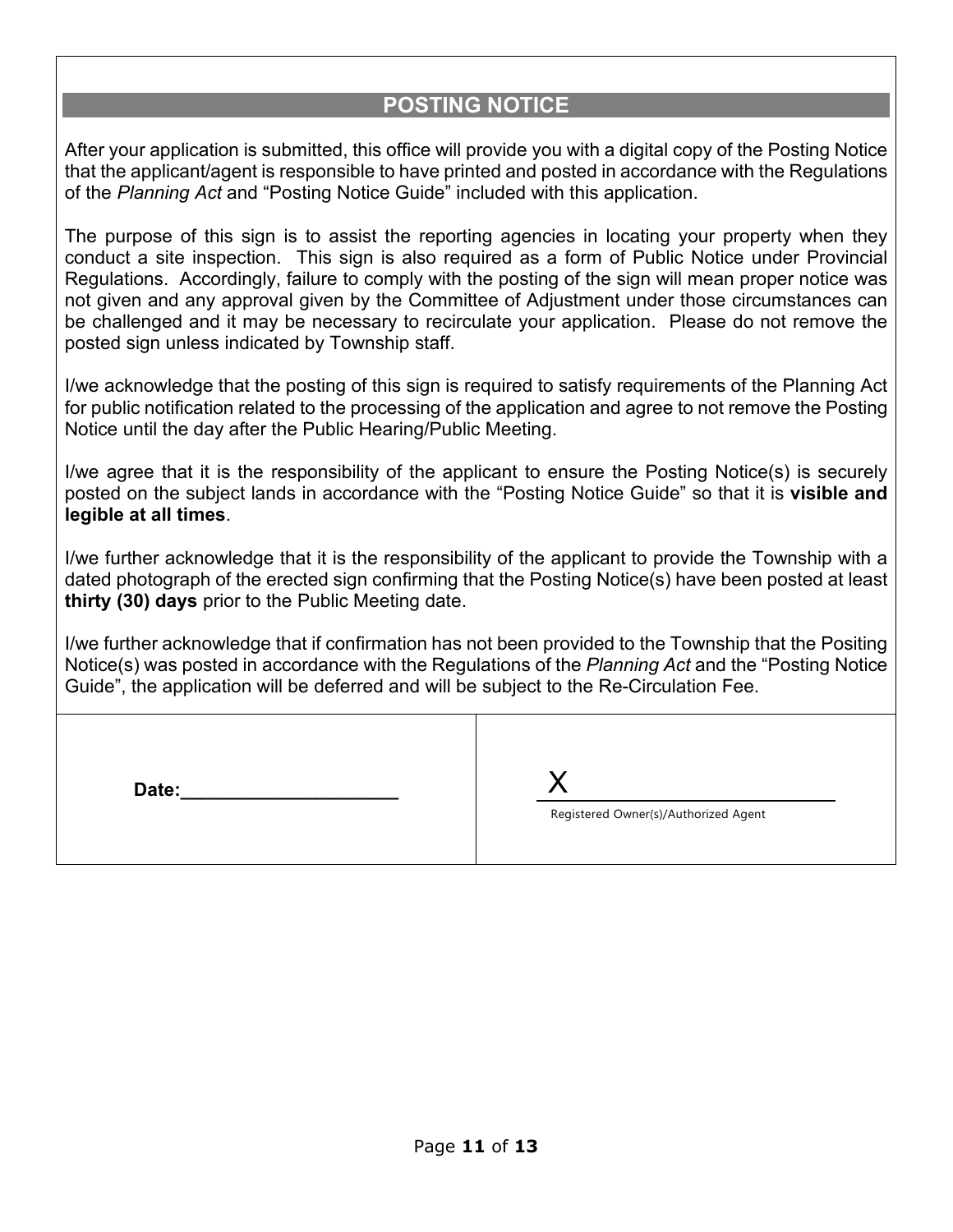#### **POSTING NOTICE GUIDE**

The applicant/agent will be provided with a digital (i.e. .pdf) copy of the posting notice upon submission of a **complete** application.

The applicant is responsible for having the Posting Notice(s) printed on a 3' x 4' sign board and erected on the property in a conspicuous location in accordance with the requirements below.

On waterfront properties, one (1) of the required Posting Notices shall be erected on or at the dock or other shoreline structures to ensure that it is visible from the water.

| <b>Waterfront Properties</b>     |                                                                                                                                                                                                                                                                                                    |                                                                                                                                                                                                                                                                                                                                                                                                                                        |  |
|----------------------------------|----------------------------------------------------------------------------------------------------------------------------------------------------------------------------------------------------------------------------------------------------------------------------------------------------|----------------------------------------------------------------------------------------------------------------------------------------------------------------------------------------------------------------------------------------------------------------------------------------------------------------------------------------------------------------------------------------------------------------------------------------|--|
|                                  | <b>Islands</b>                                                                                                                                                                                                                                                                                     | Two (2) Posting Notice shall be erected. One (1) on<br>each opposite frontage.                                                                                                                                                                                                                                                                                                                                                         |  |
| <b>Water Access Only</b>         | <b>Through Lot</b>                                                                                                                                                                                                                                                                                 | Two (2) Posting Notice shall be erected. One (1) on<br>each frontage.                                                                                                                                                                                                                                                                                                                                                                  |  |
|                                  | <b>Single Frontage</b>                                                                                                                                                                                                                                                                             | One (1) Posting Notice shall be erected.                                                                                                                                                                                                                                                                                                                                                                                               |  |
| <b>Private Road</b>              | <b>Through Lot</b>                                                                                                                                                                                                                                                                                 | Two (2) Posting Notice shall be erected.<br>• One (1) at the intersection of the Private Road<br>with the nearest Public Road; and<br>One (1) on the developed frontage/shoreline.<br>If both shorelines/frontages are developed, a third<br>Posting Notice shall be erected, meaning a Posting<br>Notice will be erected on both developed shorelines<br>and at the intersection of the Private Road with the<br>nearest Public Road. |  |
|                                  | <b>Single Frontage</b>                                                                                                                                                                                                                                                                             | Two Posting Notice shall be erected. One (1) at the<br>intersection of the Private Road with the nearest<br>Public Road & One (1) on the developed<br>shoreline/frontage.                                                                                                                                                                                                                                                              |  |
| <b>Public Road</b>               | Two (2) Posting Notices shall be erected. One (1) at the end of the<br>driveway accessing the subject lands from the Public Road & One (1) at<br>the developed shoreline.                                                                                                                          |                                                                                                                                                                                                                                                                                                                                                                                                                                        |  |
| <b>Non-Waterfront Properties</b> |                                                                                                                                                                                                                                                                                                    |                                                                                                                                                                                                                                                                                                                                                                                                                                        |  |
| <b>Private Road</b>              | Two (2) Posting Notices shall be erected. One (1) at the intersection of<br>the Private Road with the Public Road & One (1) at the intersection of the<br>driveway and the Private Road.                                                                                                           |                                                                                                                                                                                                                                                                                                                                                                                                                                        |  |
| <b>Public Road</b>               | One (1) Posting Notice shall be erected at the intersection of the driveway<br>and the Public Road.<br>If the subject property is a corner lot (i.e. having frontage on two $(2)$<br>roads) the Posting Notice shall be erected on the intersecting corner<br>where it is visible from both roads. |                                                                                                                                                                                                                                                                                                                                                                                                                                        |  |